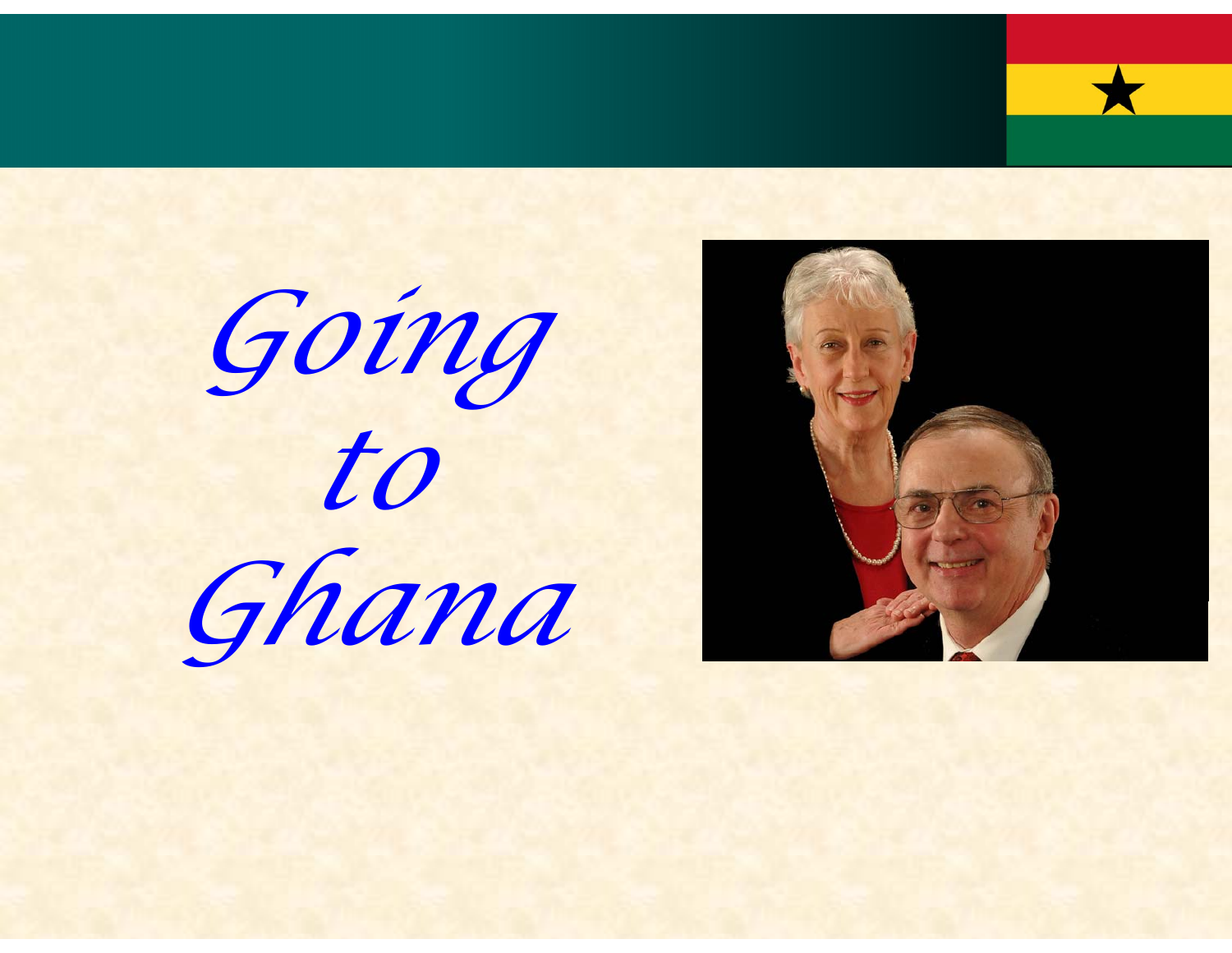## WHERE ?



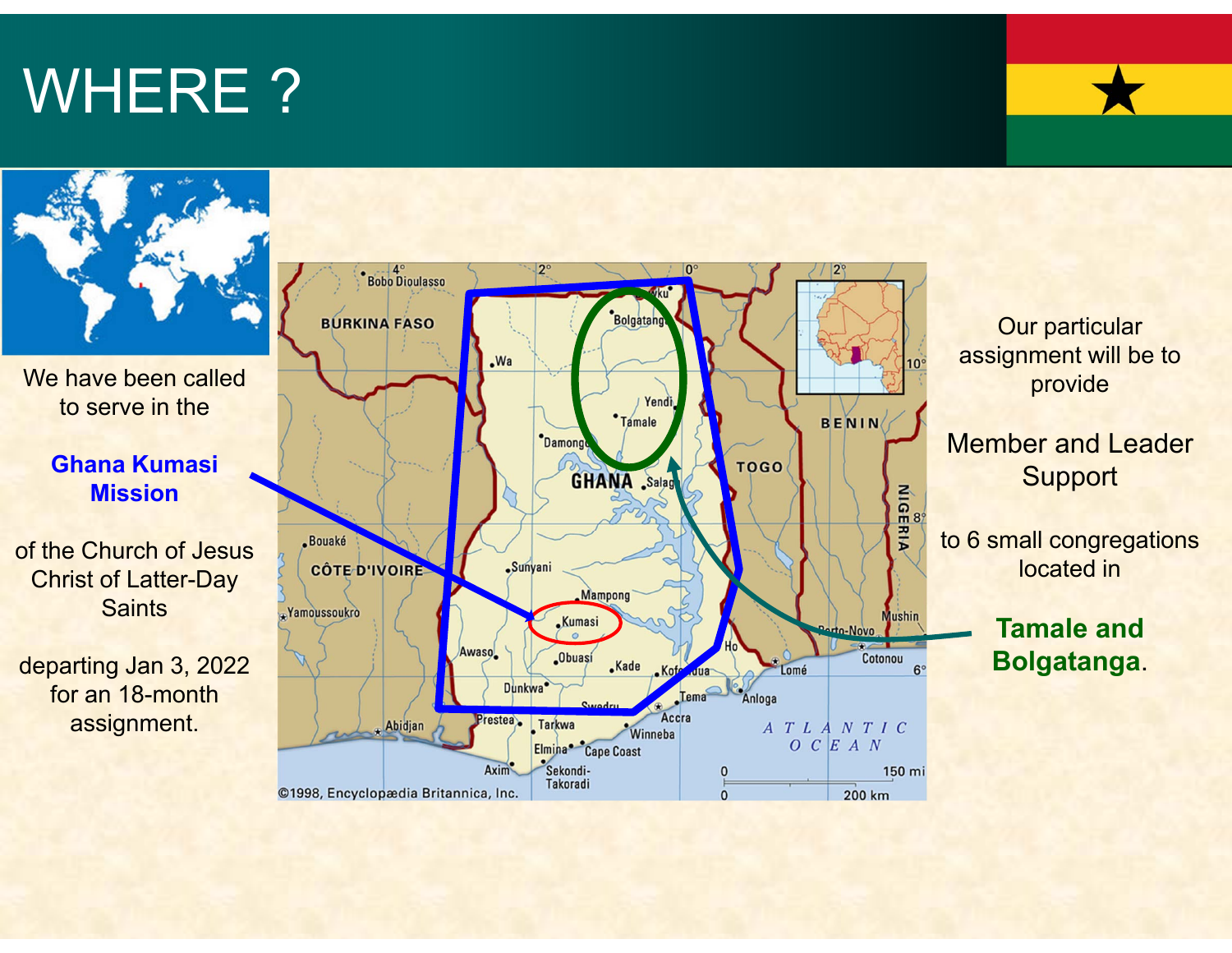## Why?



We believe in God. We testify that Jesus Christ is our Savior and Redeemer.

Jesus Christ lives and continues to inspire and bless all of the children of God, inviting them to "Come, follow me".

He taught us that the greatest commandments are to love God and love our fellow man. We seek to learn more about Him, and help others feel of His love.

So, this missionary service is our focus for the next step in our journey together through life, as we strive to follow Him.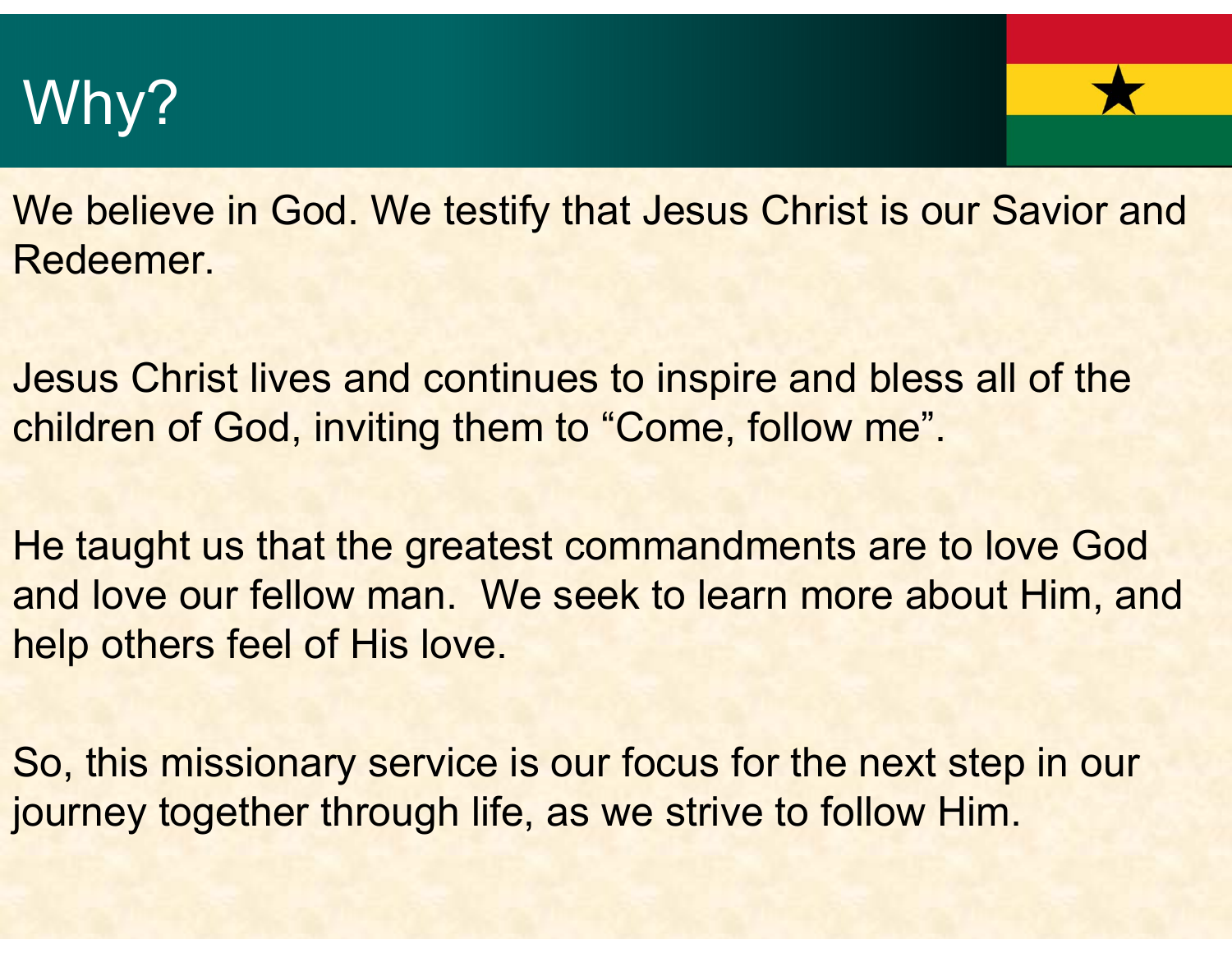## In preparation ……

- • We received our **formal mission call**/ assignment letter to the Ghana Kumasi Mission on July 13, 2021, with a start date of January 3, 2022.
- • Our daughter **Rebekah has moved** to Arlington VA to a 2 bedroom apartment with our daughter Deanna
- • We have been **medically and dentally poked**, prodded, and punctured like a pincushion per the proscribed preparatory procedures outlined in our mission instructions. (lots of worldwide travel vaccine/immunization requirements)
- • We have **sold our big country home** on a quiet rural 8+ acres, and are scheduled to close on that real estate sale on Dec 21st (or sooner).
- • We have **planned for our finances** while overseas and we have this covered. Although the Church pays for our air travel, all other living expenses (apartment, vehicle, food & household expenses, medical insurance, etc.) are our responsibility as a Senior Missionary couple.
- • We are **downsizing** 38+ years of accumulated stuff pretty dramatically, trying to get down to a couple of storage units worth of worldly necessities to come back to when we return to Houston in the summer of 2023.
- •We are reading, studying, praying, and generally **immersing ourselves in learning** as much about Ghana as we can and about the work we'll be doing there.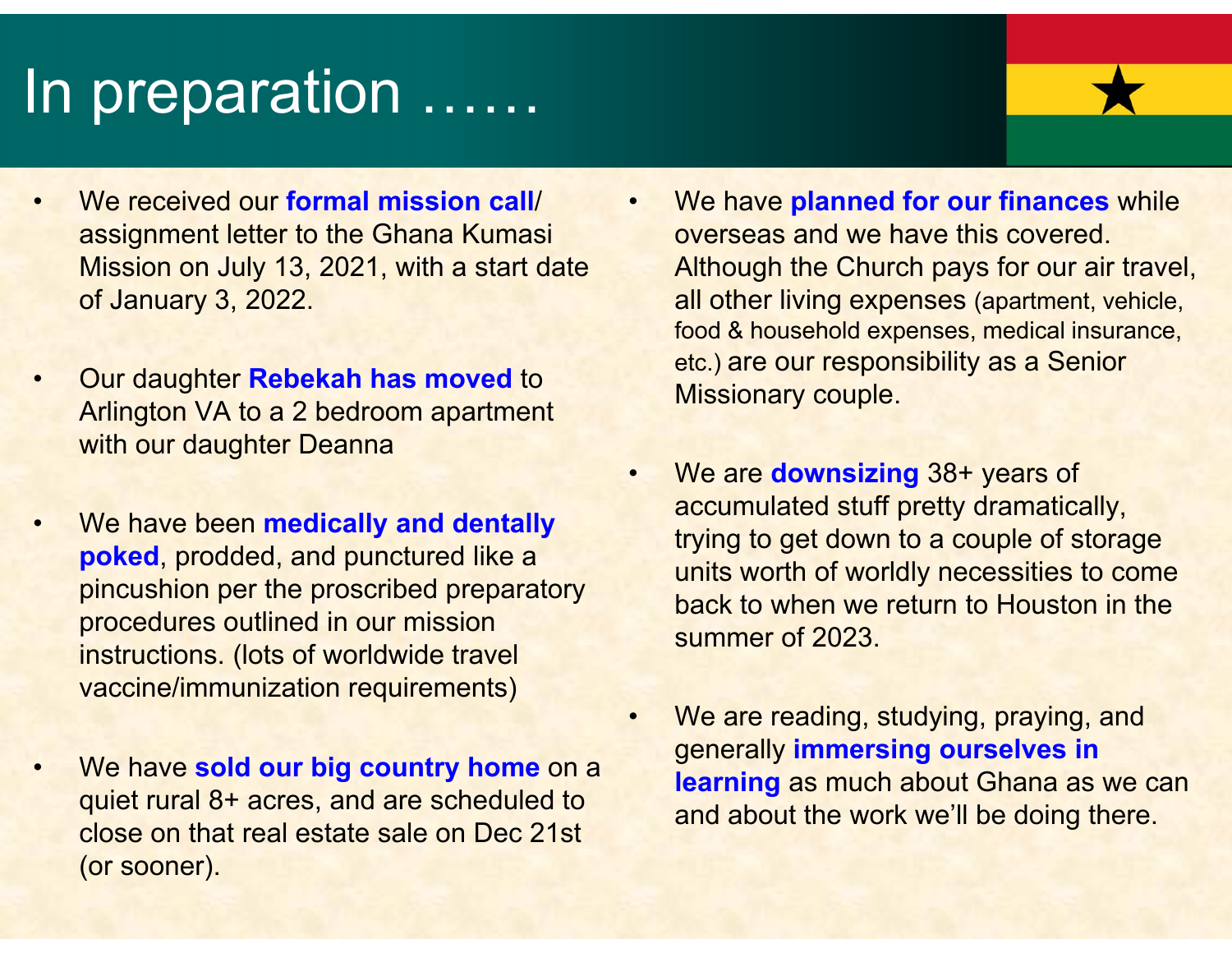*"The joy we feel has little to do with the circumstances of our lives and everything to do with the focus of our lives."*

> President Russell M. Nelson The Church of Jesus Christof Latter-Day Saints